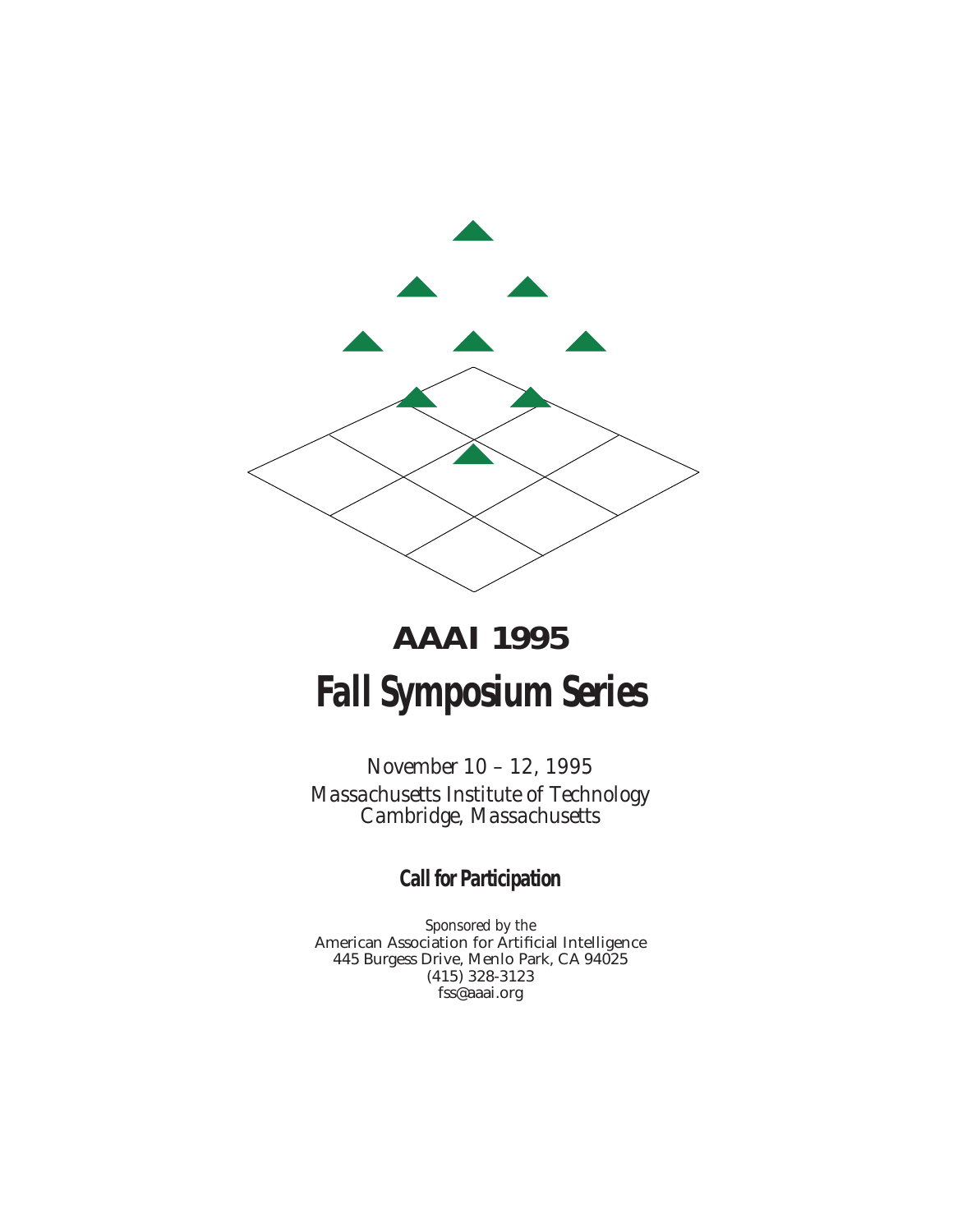The American Association for Artificial Intelligence presents the 1995 Fall Symposium Series, to be held Friday through Sunday, November 10 – 12, 1995, at the Massachusetts Institute of Technology. The topics of the eight symposia in the 1995 Fall Symposium Series are:

- **• Active Learning**
- **• Adaptation of Knowledge for Reuse**
- **• AI Applications in Knowledge Navigation and Retrieval**
- **• Computational Models for Integrating Language and Vision**
- **• Embodied Language and Action**
- **• Formalizing Context**
- **• Genetic Programming**
- **• Rational Agency: Concepts, Theories, Models, and Applications**

Symposia will be limited to between forty and sixty participants. Each participant will be expected to attend a single symposium. Working notes will be prepared and distributed to participants in each symposium.

A general plenary session, in which the highlights of each symposium will be presented, will be held on Saturday, November 11, and an informal reception will be held on Friday, November 10.

In addition to invited participants, a limited number of other interested parties will be able to register in each symposium on a first-come, firstserved basis. Registration will be available by 1 August, 1995. To obtain registration information write to the AAAI at 445 Burgess Drive, Menlo Park, CA 94025 (fss@aaai.org).

.

#### Submission Dates

- **•** Submissions for the symposia are due on April 14, 1995.
- **•** Notification of acceptance will be given by May 19, 1995.
- **•** Material to be included in the working notes of the symposium must be received by September 1, 1995.

See the appropriate section below for specific submission requirements for each symposium.

This document is available as http://www.ai.mit.edu/people/las/ aaai/fss-95/fss-95-cfp.html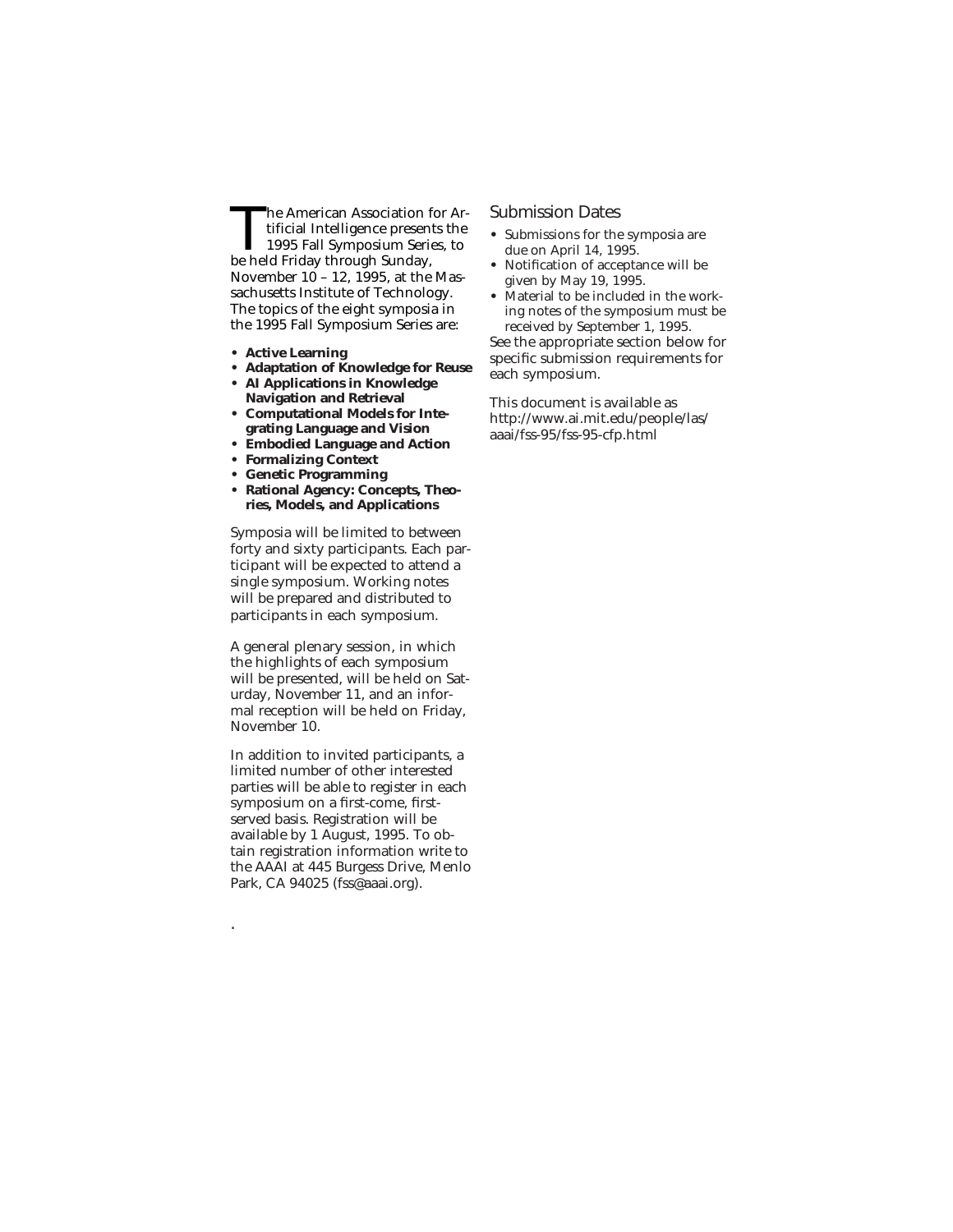

n active learning system is one that can influence the training data it receives by actions or queries to its environment. Properly selected, these actions can drastically reduce the amount of data and computation required by a machine learner. Active learning has been studied independently by researchers in machine learning, neural networks, robotics, computational learning theory, experiment design, information retrieval, and reinforcement learning, among other areas. This symposium will bring researchers together to clarify the foundations of active learning and point out synergies to build on.

#### Submission Information

Potential participants should submit a position paper (at most two pages) discussing what the participant could contribute to a dialogue on active learning and/or what they hope to learn by participating. Suggested topics include:

**Theory:** What are the important results in the theory of active learning and what are important open problems? How much guidance does theory give to application?

**Algorithms:** What successful algorithms have been found for active learning? How general are they? For what tasks are they appropriate?

**Evaluation:** How can accuracy, convergence, and other properties of active learning algorithms be evaluated when, for instance, data is not sampled randomly?

**Taxonomy:** What kinds of informa-

tion are available to learners (e.g. membership vs. equivalence queries, labeled vs. unlabeled data) and what are the ways learning methods can use them? What are the commonalities among methods studied by different fields?

Papers should be sent to David D. Lewis, lewis@research.att.com, AT&T Bell Laboratories, 600 Mountain Ave., Room 2C-408, Murray Hill, NJ 07974-0636. Electronic mail submissions are strongly preferred.

#### Symposium Structure

The symposium will be broken into sessions, each dedicated to a major theme identified within the position papers. Sessions will begin with a background presentation by an invited speaker, followed by brief position statements from selected participants. A significant portion of each session will be reserved for group discussion, guided by a moderator and focused on the core issue for the session. The final session of the symposium will accommodate new issues that are raised during sessions.

#### Organizing Committee

David A. Cohn (cochair), MIT, cohn@ psyche.mit.edu; David D. Lewis (cochair), AT&T Bell Labs, lewis@research.att.com; Kathryn Chaloner, U. Minnesota ; Leslie Pack Kaelbling, Brown U.; Robert Schapire, AT&T Bell Labs; Sebastian Thrun, U. Bonn; Paul Utgoff, U. Mass Amherst.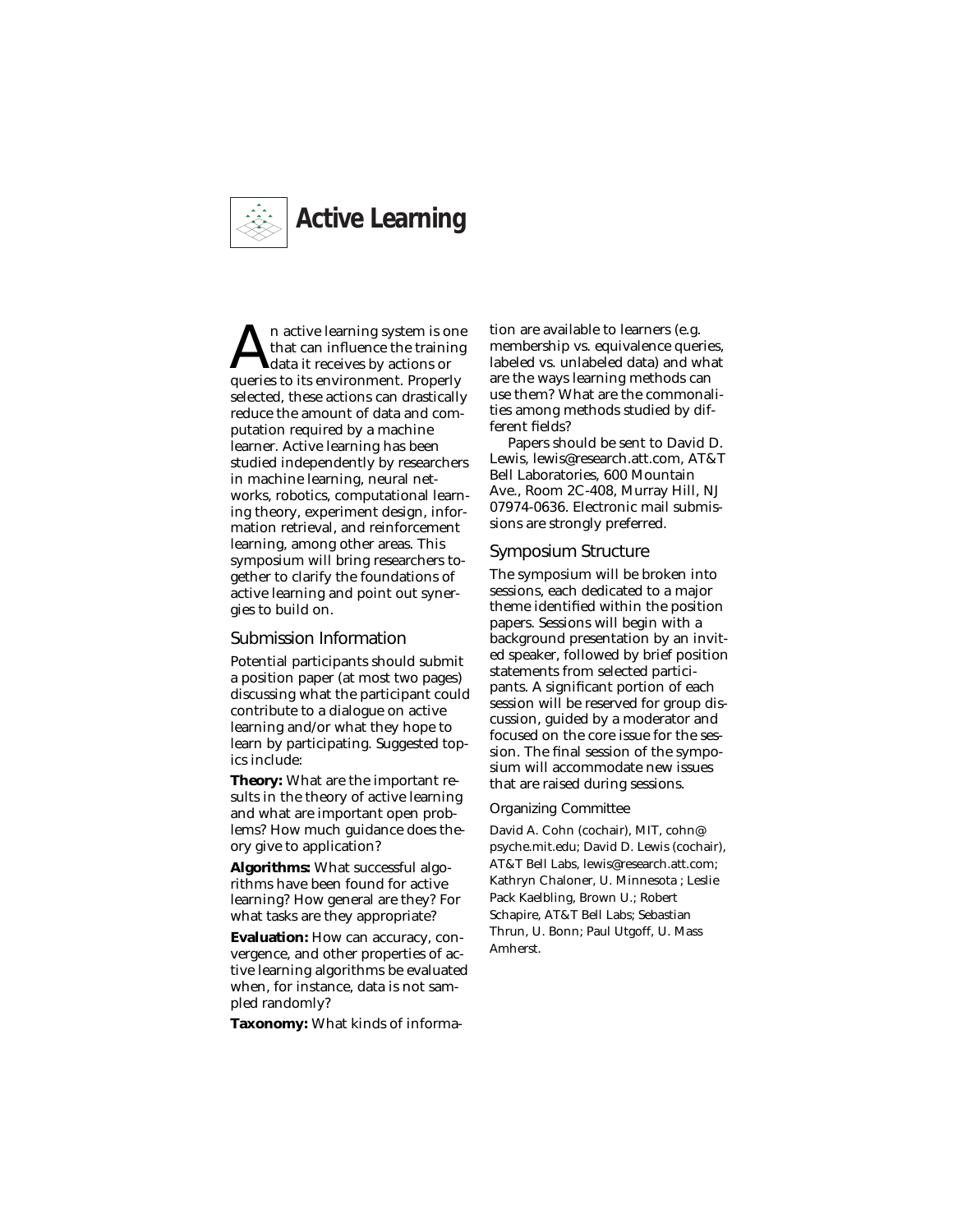

# **Adaptation of Knowledge for Reuse**

Several areas in AI address issue<br>Sof creating and storing knowledge constructs (such as cases,<br>plans, designs, specifications, con-**N** everal areas in AI address issues of creating and storing knowlplans, designs, specifications, concepts, domain theories, schedules). There is broad interest in reusing these constructs in similar problemsolving situations so as to avoid expensive re-derivation. Adaptation techniques have been developed to support reuse in frameworks such as analogical problem solving, casebased reasoning, problem reformulation, or representation change and task domains such as creativity, design, planning, program transformation or software reuse, schedule revision, and theory revision.

However, many open issues remain, and progress on such issues as case adaptation would substantially assist many researchers and practitioners. Our goals are to characterize the approaches to adaptation employed in various AI subfields, define the core issues in adaptation of knowledge, and advance the state-ofthe-art in addressing these issues. We intend that presentations will investigate novel solutions to unsolved problems on adaptation, reflect diverse viewpoints, and focus on adaptation issues that are common to several subfields of AI. Discussions will be held on the strengths and limitations of adaptation techniques and their interrelationships.

Invited talks will be given by experts who will discuss methods for the adaptation of various types of knowledge constructs. Two panels will be held. First, researchers studying knowledge adaptation from different perspectives will discuss how

approaches used in their community differ from those used elsewhere, focusing on their potential benefits for other problems. Panelists in the second panel will lead discussions on identifying the core issues in knowledge adaptation raised in the presentations and the impact of the proposed methods on addressing these issues.

#### Submission Information

Anyone interested in presenting relevant material is invited to email PostScript submissions to aha@aic.nrl.navy.mil using the sixpage AAAI-94 proceedings format. Anyone interested in attending is asked to submit a two-page research statement and a list of relevant publications. Please see http://www.aic.nrl.navy.mil/~aha/aa ai95-fss/home.html for further information.

#### Organizing Committee

David W. Aha (cochair), NRL, aha@aic. nrl.navy.mil; Brian Falkenhainer, Xerox; Eric K. Jones, Victoria University; Subbarao Kambhampati, Arizona State University; David Leake, Indiana University; Ashwin Ram (cochair), Georgia Institute of Technology, ashwin@cc.gatech.edu.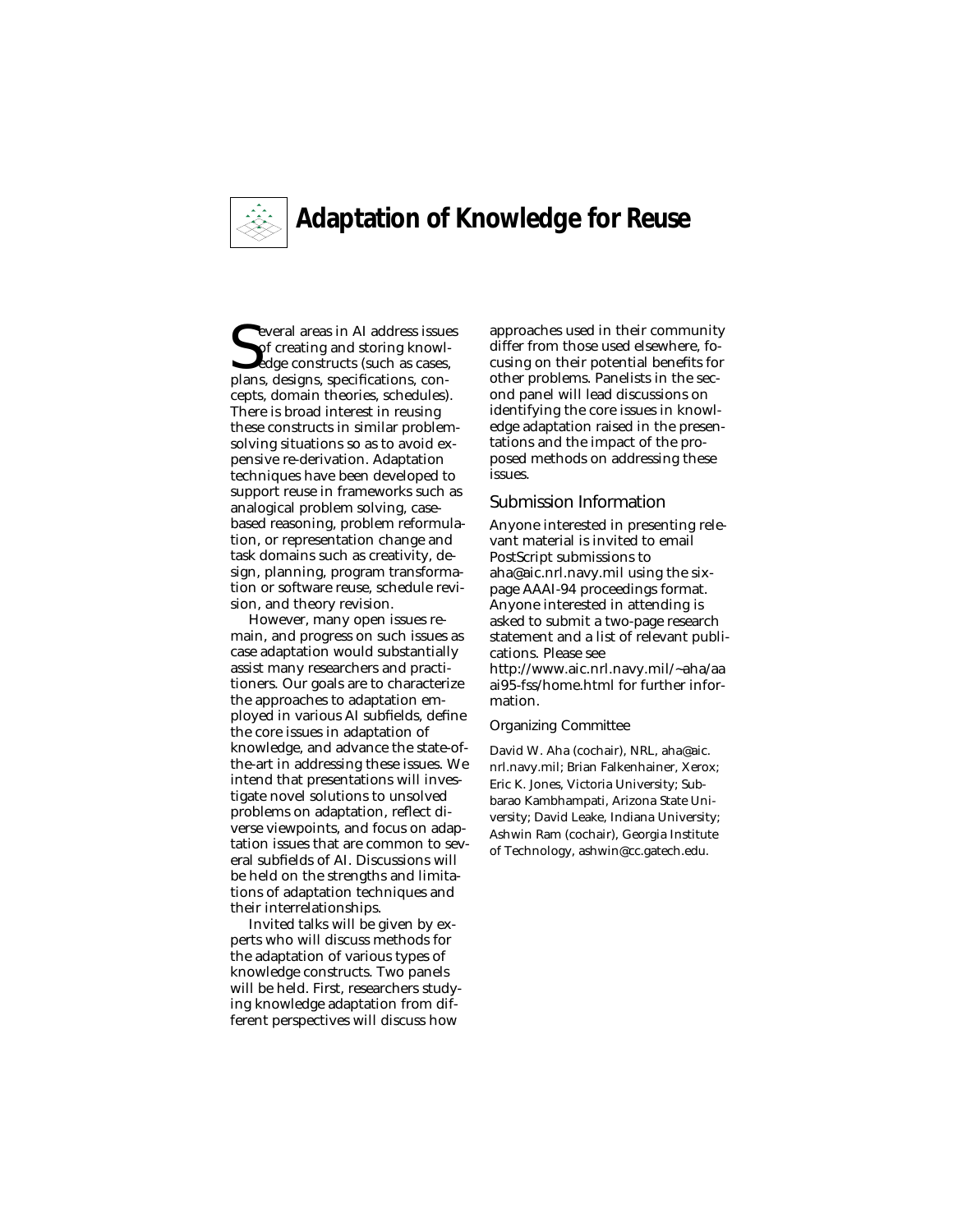

## **AI Applications in Knowledge Navigation and Retrieval**

The diversity and volume of accessible on-line data is increasing dramatically. As a result, existing tools for searching and browsing information are becoming less effective. The increasing use of nontext data such as images, audio and video has amplified this trend.

Knowledge navigation systems are knowledge-based interfaces to information resources. They allow users to investigate the contents of complex and diverse sources of data in a natural manner. For example, intelligent browsers that can help direct a user through a large multi-dimensional information space, agents that users can direct to perform information finding tasks, or knowledge-based intermediaries that employ retrieval strategies to gather information relevant to a user's request.

The purpose of this symposium is to examine the state of the art in knowledge navigation by examining existing applications and by discussing new techniques and research directions. We encourage two types of submissions: work-in-progress papers that point towards the future of this research area, and demonstrations of knowledge navigation systems. Some research issues of interest:

- **Indexing:** What indexing methods are appropriate and feasible for knowledge navigation systems? How can indices be extracted from data?
- **Retrieval:** What retrieval methods are appropriate for knowledge navigation? What retrieval strategies can be employed?
- **Learning:** How can knowledge navigation systems adapt to a changing

knowledge environment and to user needs?

- **User interfaces:** What are the characteristics of a useful navigational interface? What roles can or should an "agent" metaphor play in such interfaces? How can a navigation system orient the user in the information space?
- **Multi-source integration:** How can multiple data and knowledge sources be integrated to address users' needs?
- Multimedia: What are the challenges presented by multimedia information sources?

#### Submission Information

The symposium will consist of invited talks, presentations, and hands-on demonstration/discussion sessions. Interested participants should submit a short paper (8 pages maximum) addressing a research issue in knowledge navigation or describing a knowledge navigation system that can be made available for hands-on demonstration at the symposium. System descriptions should clearly indicate the novel and interesting features of the system to be presented and its applicability to the central problems in knowledge navigation. Those wishing to demonstrate should also include a one-page description of their hardware and connectivity requirements. Send, by email, either a URL pointing to a PostScript version of the paper or the PostScript copy itself to aiakn@cs. uchicago.edu. Or, send 5 hard copies to Robin Burke, AI Applications in Knowledge Navigation, University of Chicago, Department of Computer Science. 1100 E. 58th St. Chicago, IL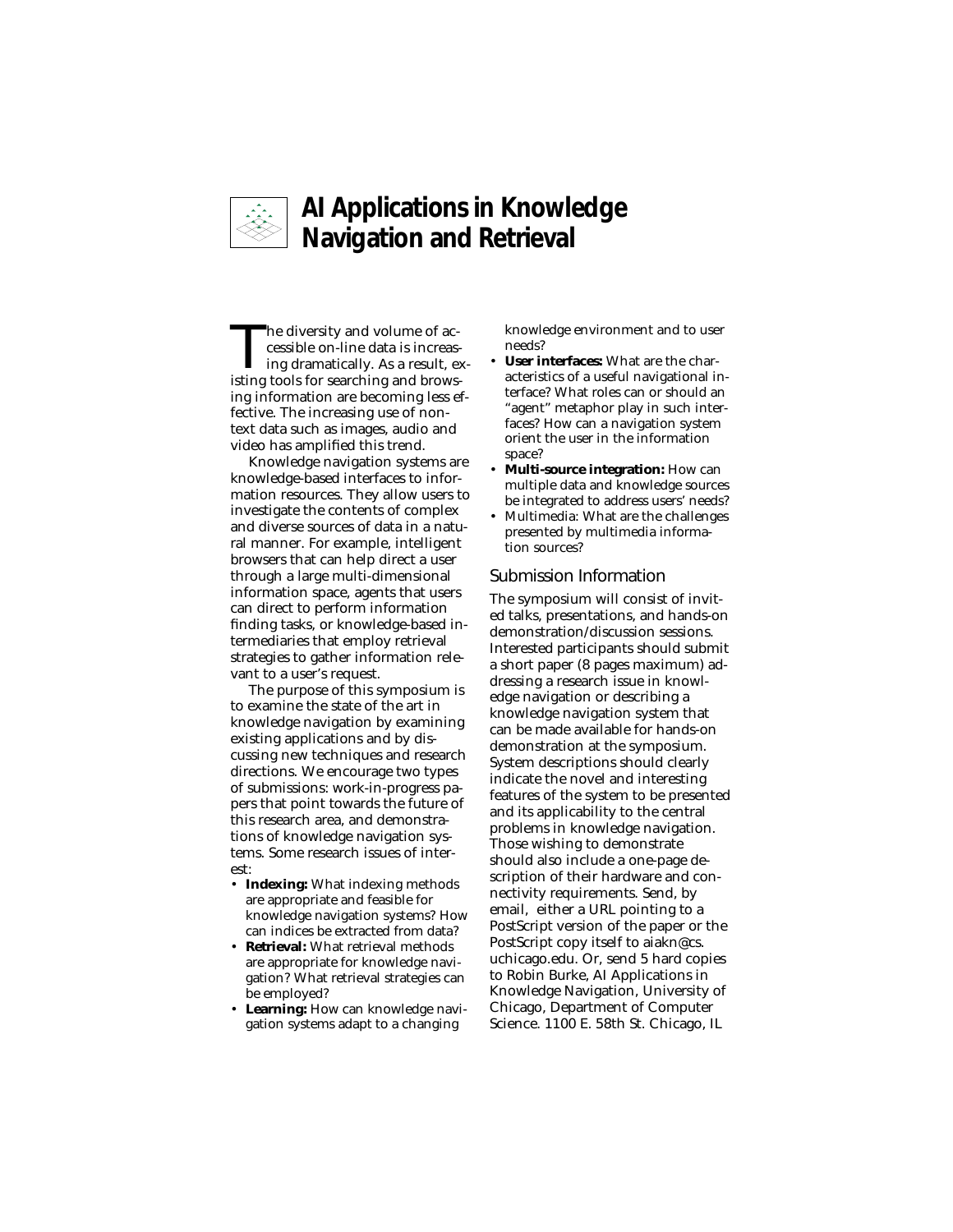60637. For further information, a web page for this symposium is located at http://www-cs.uchicago.edu/ ~burke/aiakn.html

#### Organizing Committee

Robin Burke (chair), University of Chicago, burke@cs.uchicago.edu; Catharine Baudin, NASA Ames; Su-Shing Chen, National Science Foundation; Kristian Hammond, University of Chicago; Christopher Owens, Bolt, Beranek & Newman.

#### Program Committee

Ray Bariess, Institute for the Learning Sciences; Alon Levy, AT&T Bell Laboratories; Jim Mayfield, University of Maryland, Baltimore County; Dick Osgood, Andersen Consulting.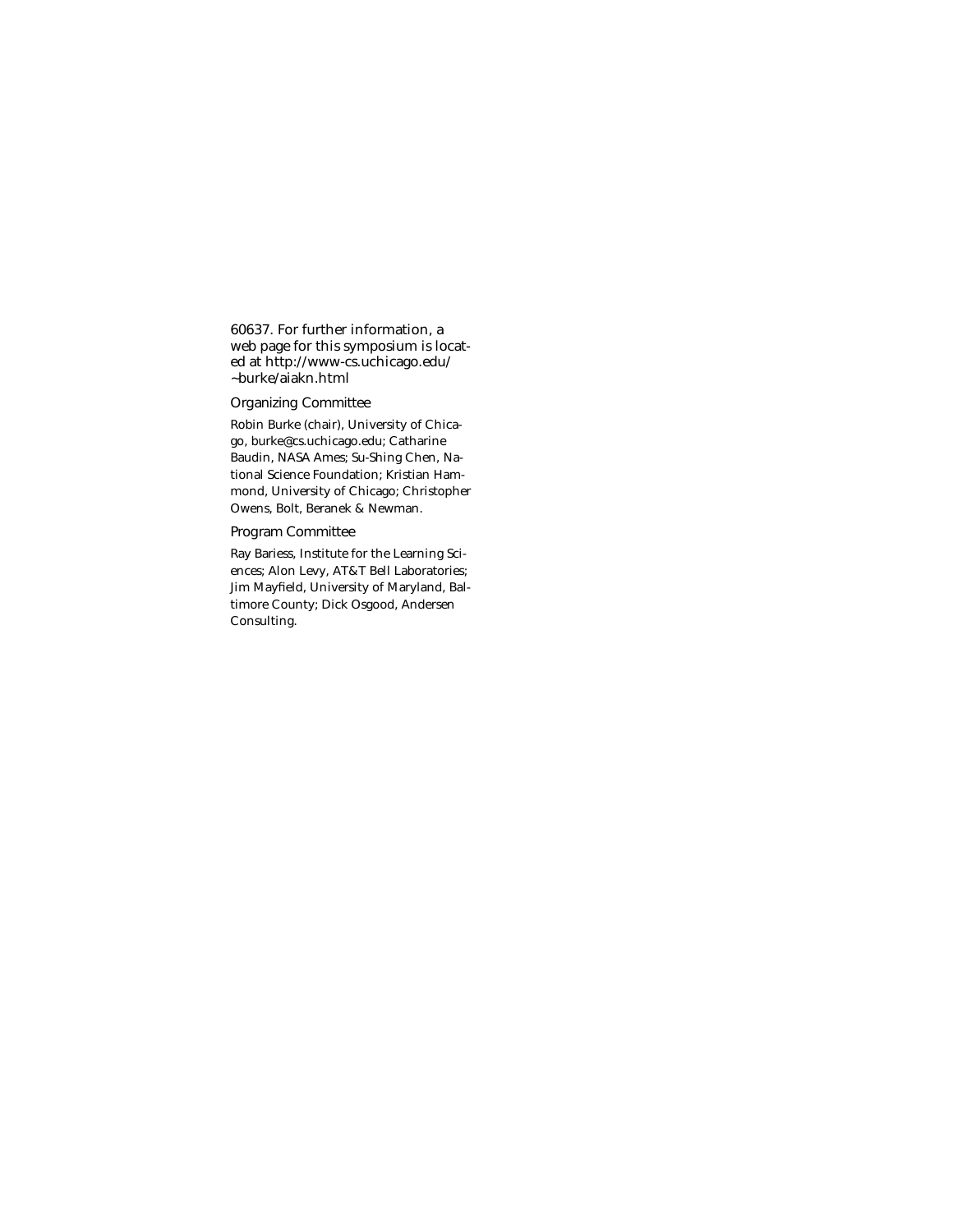

## **Computational Models for Integrating Language and Vision**

This symposium will focus on research issues in developing computational models for integrating language and vision. The intrinsic difficulty of both natural language processing and computer vision has discouraged researchers from attempting integration, although in some cases it may simplify individual tasks like collateral-based vision, resolving ambiguous sentences through the use of visual information.

Developing a bridge between language and vision is nontrivial, because the correspondence between words and images is not one-to-one. Much has been said about the necessity of linking language and perception for a system to exhibit intelligent behavior, but there has been relatively little work on developing computational models for this task. A natural-language understanding system should be able to understand and make references to the visual world. The use of scene-specific context (obtained from written or spoken text accompanying a scene) could greatly enhance the performance of computer vision systems. Some topics to be addressed are:

- use of collateral text in image and graphics understanding
- generating natural-language descriptions of visual data (e.g., event perception in image sequences)
- identifying and extracting visual information from language
- understanding spatial language, spatial reasoning
- knowledge representation for linguistic and visual information, hybrid (language and visual) knowledge bases
- use of visual data in disambiguating/understanding text
- content-based retrieval from integrated text/image databases
- language-based scene modeling (e.g., picture or graphics generation)
- cognitive theories connecting language and perception

#### Submission Information

The symposium will consist of invited talks, panel discussions, individual presentations and group discussions. Those interested in making a presentation should submit a technical paper (not to exceed 3,000 words). Other participants should submit either a position paper or a research abstract. Email submissions in postscript format are encouraged. Send to burhans @cs.buffalo.edu. Alternatively, 4 hard copies may be sent to Rohini Srihari, CEDAR/SUNY at Buffalo, UB Commons, 520 Lee Entrance Suite 202, Buffalo, NY 14228-2567. Further information on this symposium may be found at http://www.cedar.buffalo.edu/Piction/FSS95/CFP.html. Please address questions to Debra Burhans (burhans@cs.buffalo.edu) or Rajiv Chopra (rchopra@cs.buffalo.edu).

#### Organizing Committee

Janice Glasgow, Queen's University; Ken Forbus, Northwestern University; Annette Herskovits, Wellesley College; Gordon Novak, University of Texas at Austin; Candace Sidner, Lotus Development Corporation; Jeffrey Siskind, University of Toronto; Rohini K. Srihari (chair), CEDAR, SUNY at Buffalo, rohini@cedar.buffalo. edu; Thomas M. Strat, SRI International; David Waltz, NEC Research Institute.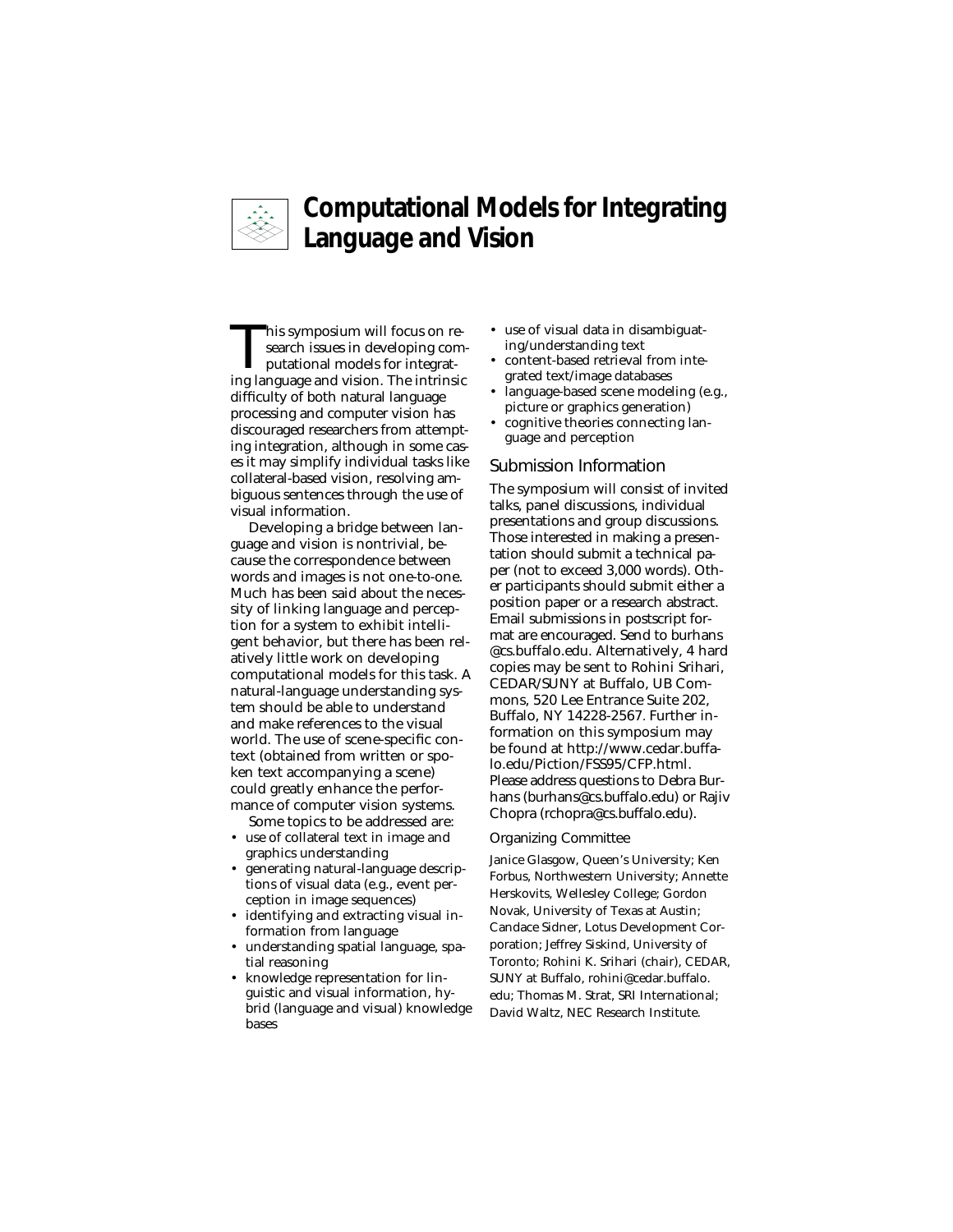

# **Embodied Language and Action**

This symposium focuses on agents that can use language or similar communication, such as gesture, to facilitate extended interactions in a shared physical or simulated world. We examine how this embodiment in a shared world both stimulates communication and provides a resource for understanding it. Our focus is on the design of artificial agents, implemented in software, hardware, or as animated characters. Papers should clearly relate the technical content presented to one of the following tasks:

- Two or more communicating agents work together to construct, carry out maintenance on, or destroy a physical or simulated artifact (Collaborative Engagement)
- An agent assists a human by fetching or delivering physical or software objects. The human communicates with the agent about what is to be fetched or delivered to where. (Delivery Assistance)

We solicit papers on the following issues (not to the exclusion of others):

- Can task contexts act as resources for communication by simplifying the interpretation and production of communicative acts?
- How does physical embodiment and its concomitant resource limitation affect an agent's ability to interpret or generate language?
- Can architectures designed to support perception and action support language or other forms of communication?
- How can agents to mediate between the propositional representations of language and the (often) non-

propositional representations of perception and action?

- What tradeoffs exist between the use of communication to improve the agents' task performance and the additional overhead involved in understanding and generating messages?
- Do differences between communication used to support concurrent task execution and communication used to support planning, reflect deeper differences in agent ability?
- What is the role of negotiation, whether of task responsibilities, or of reference and meaning, in such situated task environments?

#### Submission Information

Interested participants should submit either (1) a paper (in 12 pt font, not to exceed 3000 words), or (2) a statement of interest briefly describing the author's relevant work in this area and listing recent relevant publications. Send contributions, plain ascii or postscript, to ian@ai. mit.edu. If electronic submission is impossible, mail 6 copies to Ian Horswill, MIT Artificial Intelligence Laboratory, 545 Technology Square, Cambridge, MA 02139.

#### Organizing Committee

John Batali, UCSD; Jim Firby, University of Chicago; Ian Horswill (cochair), MIT, ian@ai.mit.edu; Marilyn Walker (cochair), Mitsubishi Cambridge Research Labs, walker@merl.com; Bonnie Webber, University of Pennsylvania.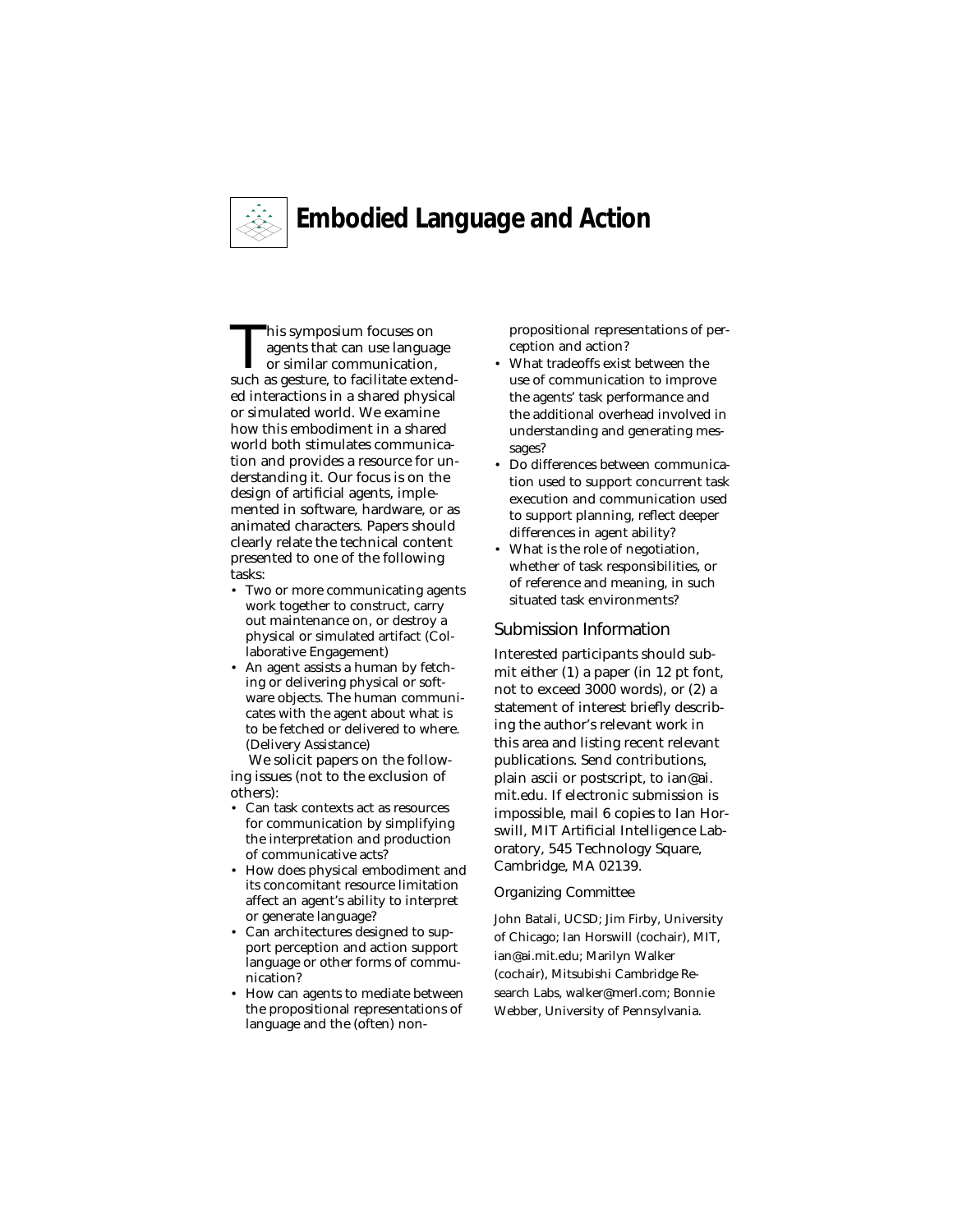

The notion of context has played an important role in AI systems for many years. However, formal logical explication of contexts remains an area of research with significant open issues. This symposium will provide a forum for discussing formalizations of contexts, approaches to resolving open issues, and application areas for context formalisms.

The most ambitious goal of formalizing contexts is to make automated reasoning systems which are never permanently stuck with the concepts they use at a given time because they can always transcend the context they are in. Such a capability would allow the designer of a reasoning system to include only such phenomena as are required for the system's immediate purpose, retaining the assurance that if a broader system is required later, "lifting rules" can be devised to restate the facts from the narrow context in the broader context with qualifications added as necessary. A formal theory of context in which sentences are always considered as asserted within a context could provide a basis for such transcendence.

Formal theories of context are also needed to provide a representation of the context associated with a particular circumstance, e.g. the context of a conversation in which terms have particular meanings that they wouldn't have in the language in general. Linguists and philosophers have already studied similar notions of context. An example is the situation theory that has been proposed in philosophy and applied to linguistics. However, these theories usually lie

embedded in the analysis of specific linguistic constructions, so locating the exact match with AI concerns is itself a research challenge.

This symposium aims to bring together researchers who have studied or applied contexts in AI or related fields. Technical papers dealing with formalizations of context, the problem of generality, and use of context in common sense reasoning are especially welcome. However, survey papers which focus on contexts from other points of view, such as philosophy, linguistics, or natural language processing, or which apply contexts in other areas of AI, are also encouraged.

#### Submission Information

Persons wishing to make presentations should submit papers (up to 12 pages, 12 pt font). Persons wishing only to attend should submit a 1-2 page research summary including a list of relevant publications. A PostScript file or 8 paper copies should be sent to the program chair, Sasa Buvac, Department of Computer Science, Stanford University, Stanford CA 94305-2140, buvac@sail.stanford. edu. Limited funding will be available to support student travel.

#### Organizing Committee

Sasa Buvac (chair), Stanford University, buvac@sail.stanford.edu; Richard Fikes, Stanford University; Ramanathan Guha, MCC; Pat Hayes, Beckman Institute; John McCarthy, Stanford University; Murray Shanahan, Imperial College; Robert Stalnaker, MIT; Johan van Benthem, University of Amsterdam.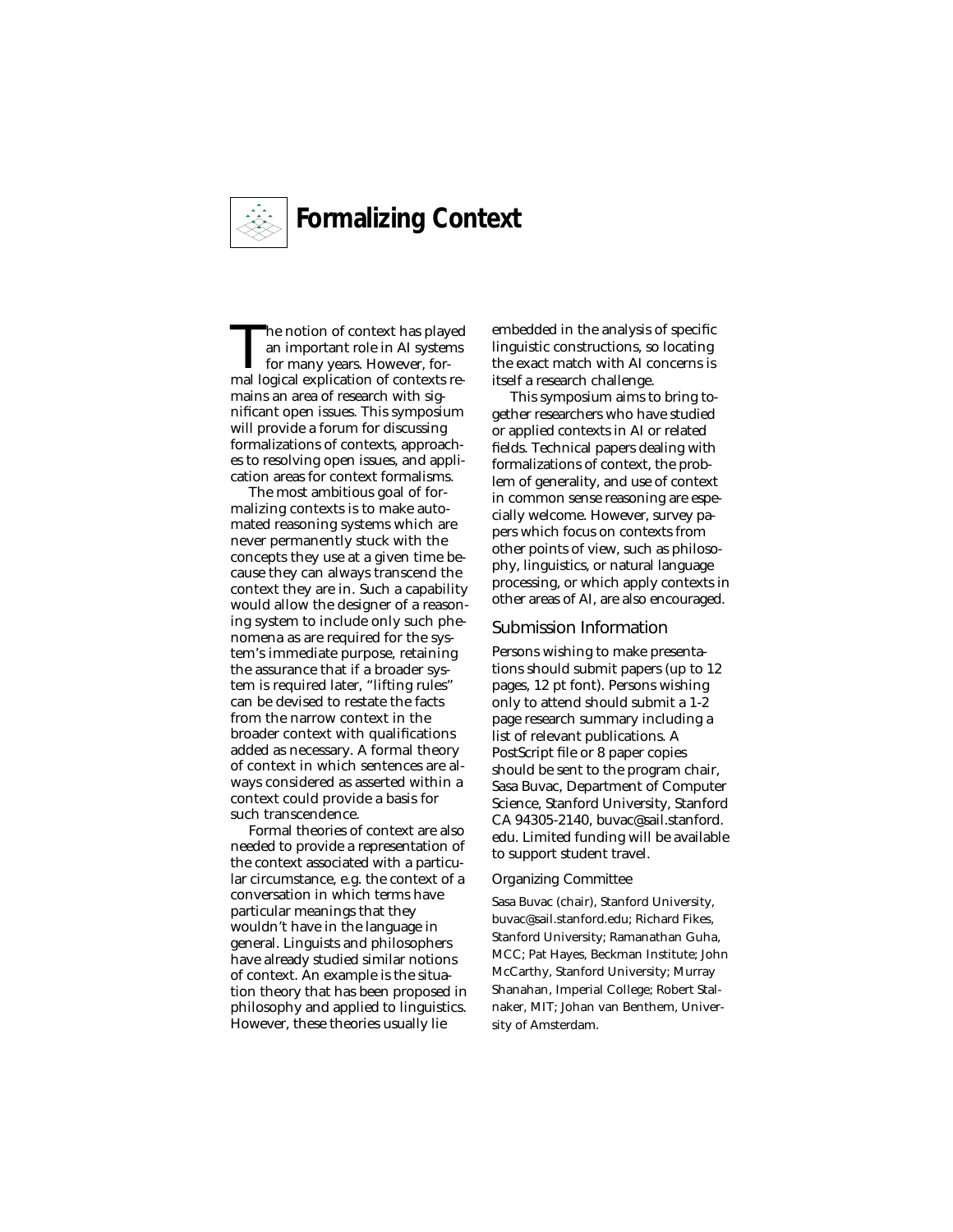

**C**enetic programming (GP) ex-<br>tends the genetic algorithm<br>programs In genetic programming tends the genetic algorithm programs. In genetic programming, populations of programs are genetically bred to solve problems. Genetic programming can solve problems of system identification, classification, control, robotics, optimization, game-playing, and pattern recognition.

Starting with a primordial ooze of hundreds or thousands of randomly created programs composed of functions and terminals appropriate to the problem, the population is progressively evolved over a series of generations by applying the operations of Darwinian fitness proportionate reproduction and crossover (sexual recombination).

Topics of interest for the symposium include:

- **•** The theoretical basis of genetic programming
- **•** Applications of genetic programming
- **•** Rigorousness of validation techniques
- **•** Hierarchical decomposition, e.g. automatically defined functions
- **•** Competitive coevolution
- **•** Automatic parameter tuning
- **•** Representation issues
- **•** Genetic operators
- **•** Establishing standard benchmark problems
- **•** Parallelization techniques
- **•** Innovative variations

#### Submission Information

The format of the symposium will encourage interaction and discussion, but will also include formal

presentations. Persons wishing to make a presentation should submit an extended abstract of up to 2500 words of their work in progress or completed work. For accepted abstracts, full papers will be due at a date closer to the symposium.

Persons not wishing to make a presentation are asked to submit a one-page description of their research interests since there may be limited room for participation.

Submit your abstract or one-page description as plain text electronically by Friday April 14, 1995, with a hard-copy backup to Eric V. Siegel, AAAI GP Symposium Cochair, Columbia University Department of Computer Science, 500 W 120th Street, New York, NY 10027, USA; telephone 212-939-7112, fax 212- 666-0140, e-mail evs@cs.columbia. edu.

#### Organizing Committee

Robert Collins, USAnimation, Inc.; Frederic Gruau, Stanford University; John R. Koza (co-chair), Stanford University, koza@cs.stanford.edu; Robert Collins, US Animation, Inc.; Conor Ryan, University College Cork; Eric V. Siegel (co-chair), Columbia University, evs@cs.columbia. edu; Andy Singleton, Creation Mechanics, Inc.; Astro Teller, Carnegie-Mellon University.